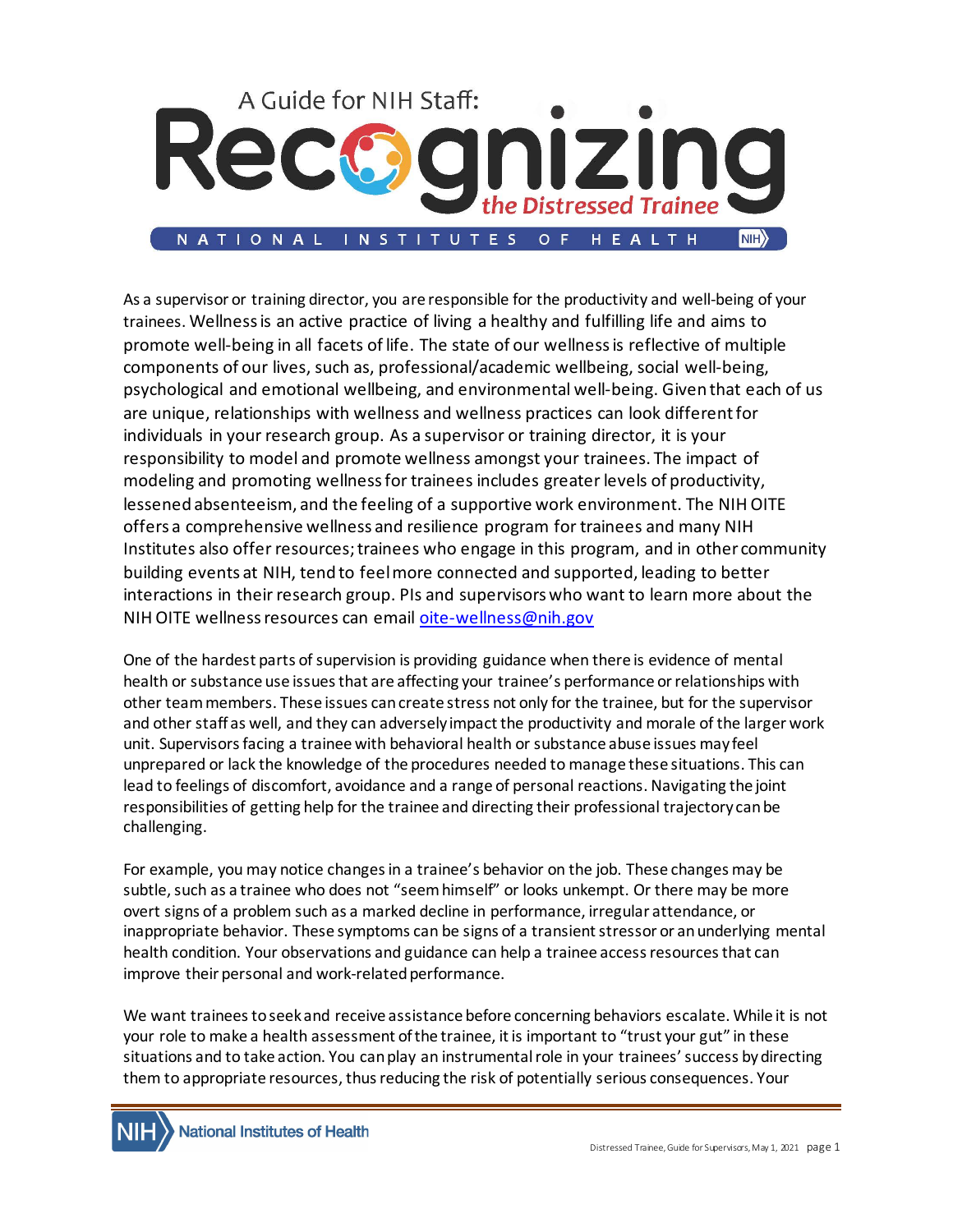reassuring words, expression of concern, and engagement of appropriate resources can make a significant difference in the life of a trainee and the larger NIH community.

Ideally, if a trainee's need for additional support is recognized early, a timely referral to the relevant resources can help prevent further escalation. More complex situations may require multiple professionals to act in concert to inform clinical and administrative interventions.

This document and the supporting materials in the attached *Toolkit for Helping the Supervisor Recognize the Distressed Trainee* will help to promote a climate of awareness and support so that you can better observe and recognize concerning symptoms that may indicate trainee distress. These will also help you to: access services, identify referral resources thereby enhancing your trainee's well-being. An additional goal for these materials is to prevent less acute behavioral problems from escalating and to help you manage emergency situations.

# **Recognizing a Trainee in Distress**

A wide array of medical conditions may alter a person's mental and emotional state. *Recognizing* the need for intervention and *referring* the person in distress to the right resources are the two most important steps that you can take to initiate help. A referral can help determine an appropriate care plan for a distressed trainee. Reassurance from the supervisor and a supportive work environment are also key to an effective intervention.

Behavioral conditions can sometimes impact performance at work. These consequences can include decreased productivity, problematic interactions with team members, and poor rapport with others. In extreme cases, behavioral conditions can lead to workplace violence or self-destructive behaviors such as suicide. A variety of medical conditions including, for example, endocrine, metabolic, inflammatory, infectious, sleep disorders, psychiatric and other processes can be implicated where distress is noted, thus warranting a referral for further evaluation.

It is important to observe changes from a trainee's usual behavior as thesemay signal distress. Noticing that a trainee is habitually late, leaving late or requesting an alternative work schedule that is not driven by the nature of the work itself can signal that the trainee is experiencing distress that may warrant further discussion and intervention. If this behavior is occurring specifically in order to avoid others, this could also be cause for concern. These signs of distress maybe especially important for a trainee with a history of mental illness. The greater the number of symptoms observed, the more likely it is that the individual is truly distressed.

Additional signs of distress may include disheveled appearance; chronic sadness or tension; abrupt changesin mood; irritability/agitation; problematic interactions with other staff; bizarre behaviors; excessive sleepiness; or sustained difficulty with concentration. The supervisor should be particularly attuned to increasesin frequency, intensity, or duration of these symptoms as this can be a sign that further evaluation is needed.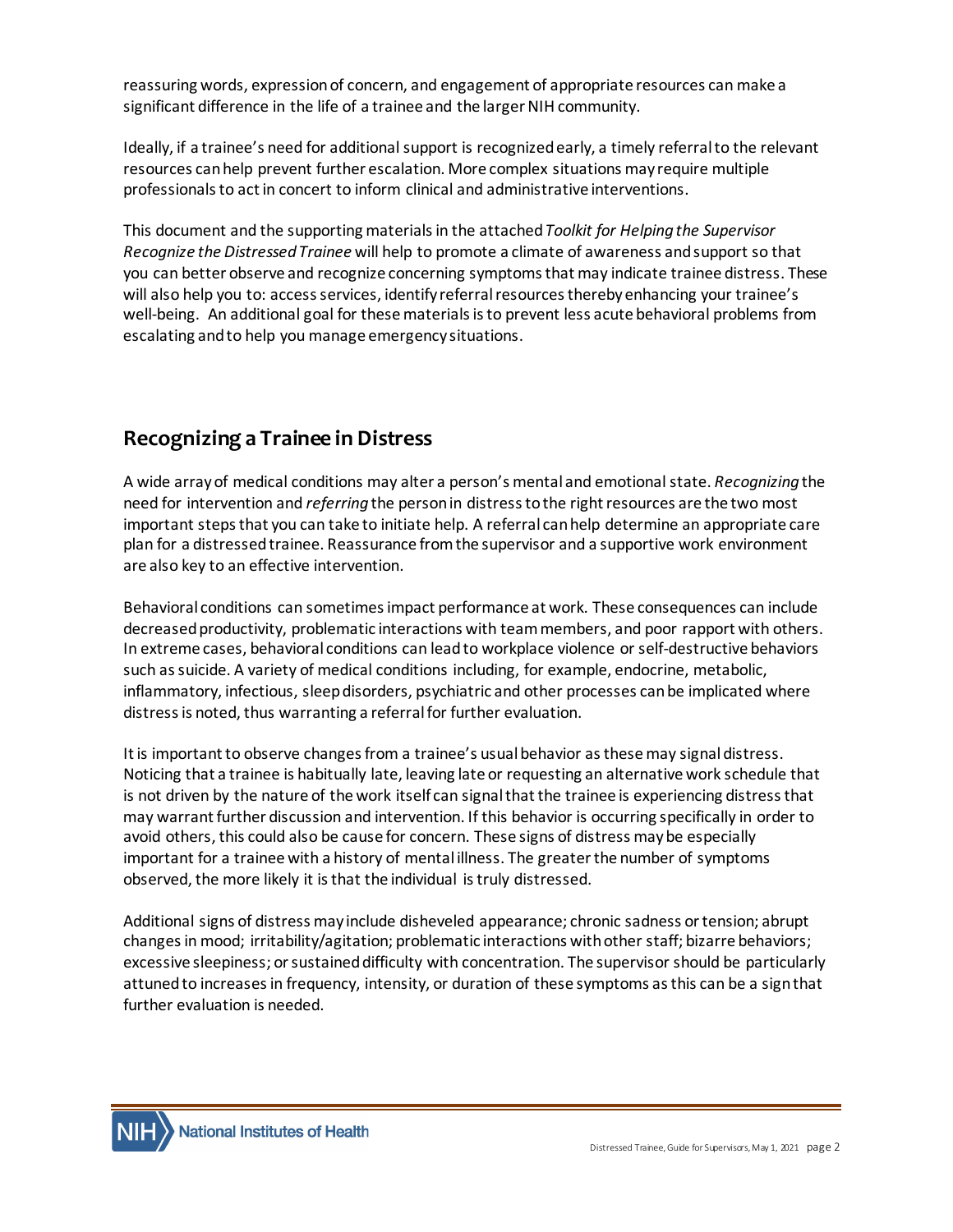It is important to note that cultural factors may influence the manifestations of distress. For example, some international trainees may be more likely to describe distress in physical rather than emotional terms, such as headaches or stomachaches.

When further evaluation of a trainee's behavioral status is indicated, it is important to refer the trainee to an individual who is **not**in the trainee's chain of command. This is important not only to safeguard the trainee's protected health information (PHI), but also to insulate the mentor or supervisor from potential conflicts or discomfort where sensitive issues are involved. The supervisor or mentor should endeavor to address behavioral issues with the trainee professionally and with respect to minimize additional stress.

Most acutely ill individuals will agree to an evaluation and comply with recommended treatment. However, sometimes a person's judgment is too clouded to accept help. In this case, emergency measures may be necessary to protect the trainee or others from imminent harm.

# **Recognizing the Need for Immediate Action**

All supervisors and Training Directors have an obligation to report allegations of harassment (sexual and non-sexual) to the NIH Civil Program as soon as possible and for coordinating closely with them to promptly address concerns. Trainees who come forward with a harassment allegation should be informed that you have an obligation to report the alleged harassment. This obligation is required even if the individual coming forward wishes to remain anonymous, requests confidentiality, or does not wish the complaint to be addressed with the alleged harasser. Retaliatory treatment towards any trainee for reporting allegations of inappropriate conduct or harassment is prohibited.

Occasionally a trainee in extreme distress may pose an imminent threat to themselves or others requiring quick and thoughtful intervention. NIH professional staff, including, the Employee Assistance Program (EAP), the Occupational Medical Service (OMS), the NIH Civil Program, and the NIH Division of Police are prepared to handle such emergencies directly. If you perceive a threat as imminent, contact the NIH Police immediately. If the threat is not imminent, you should contact the appropriate **supervisors** or **training director**for the trainee and consult other NIH resources as appropriate.

In addition to OMS, EAP and Civil, the Office of Intramural Training and Education (OITE) and the Office of the Ombudsman, Center for Cooperative Resolution (OO/CCR) can play an important role in helping the distressed trainee as well. These offices can provide information on warning signs and risk factors to the supervisor. In addition, they can assist with workplace policies and communication between the trainee and mentor.

Violence in the workplace may occur in any organization. You should activate campus emergency services immediately when a distressed trainee appears to be an imminent threat to self or others. If you are concerned about a trainee who has not shown up for work without an explanation and feel thatthe trainee's well-being or the well-being of othersis at risk, you should contact the police and ask for a "wellness check." This allows the police to check on the trainee's well-being and to determine if there are any unmet acute psychiatric needs.

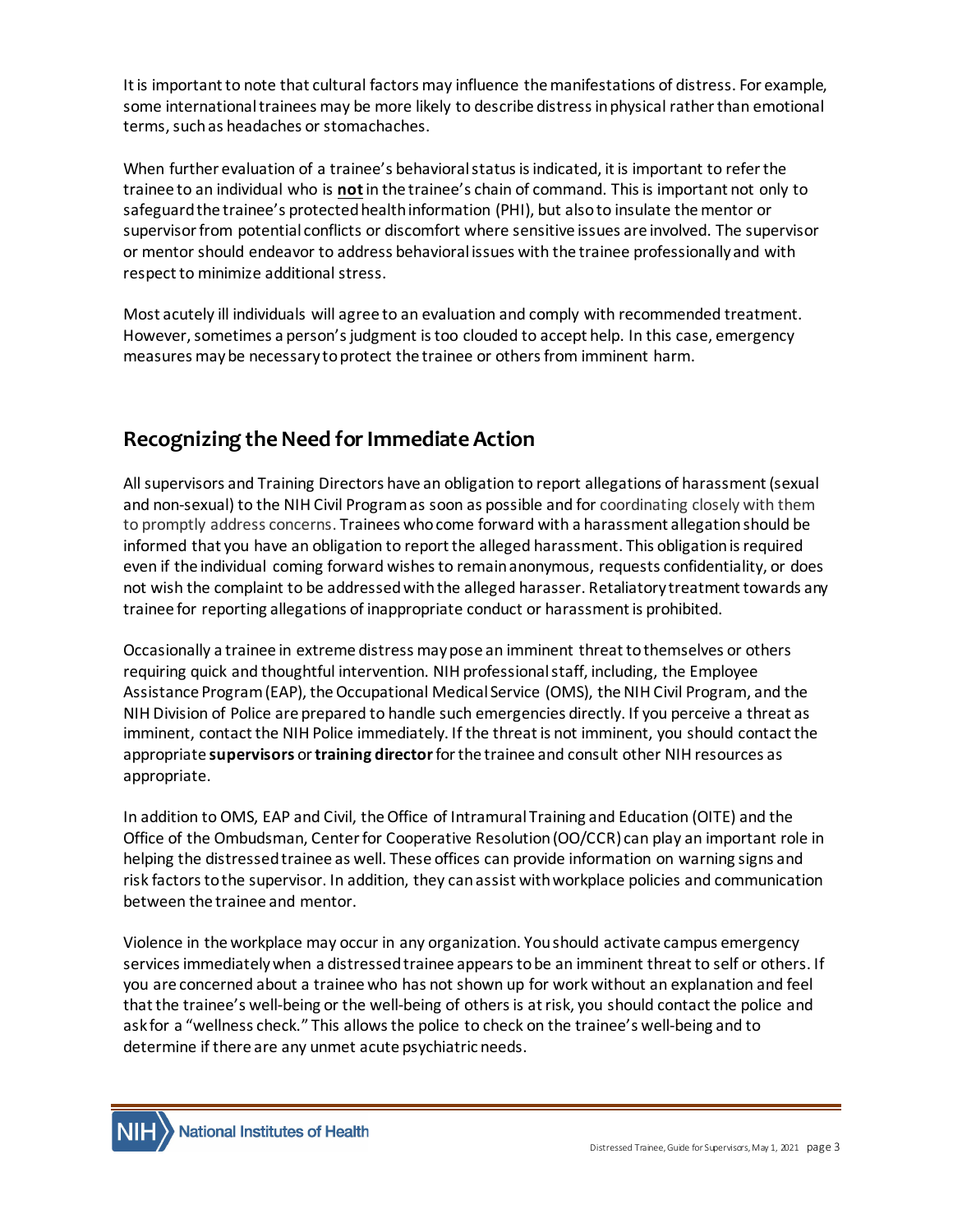# **TIPS FOR Helping a Trainee in Distress**

*Talk to the trainee*. A situation may be diffused if you convey your concern for the trainee's wellbeing and continued success. Explain to him/her that in your role as a mentor you are expected to direct a trainee to NIH professionals who can provide expert care. Encourage the trainee to follow up with the services that may help even if the critical moment has subsided.

*If the trainee confides in you,* reassure the trainee and encourage him to follow your recommendations to consult with the appropriate designated service providers.

*Know your limits as a helper.*It is important that you indicate in a gentle but direct manner that professional assistance is available at the NIH free of cost, and that you will assist the trainee in finding the appropriate services. Some of these are fully confidential except in cases of lifethreatening injury to the trainee or others.

*Ensure thatthe trainee receives the services you recommend.* Once you determine which services may benefit the trainee the most, it can be helpful to escort the trainee to the point of service, for example, in case of emergency to OMS or EAP. If an extremely distressed trainee is unwilling to accept help and there is imminent risk of harm to the trainee or others, you should activate campus emergency services so that the trainee can be safely transferred to an appropriate treatmentsetting. Consultation with NIH resources, including Civil, OMS and EAP, regarding limits of confidentiality may be warranted.

## **What to do if the trainee does not follow-up with your recommendations**

Sometimes a trainee will deny that a problem exists and may not accept intervention, including a referral to the OMS or EAP. If the trainee refuses to meet with an NIH resource to address the behavioral concerns and the behaviors are sustained and concerning to you, there are several offices within the NIH that can offer guidance and act as a resource to you. The NIH Employee Assistance Program (EAP) can provide information on how to proceed in these cases. In addition, the Office of Intramural Training and Education (OITE) and the Civil Program can offer guidance specific to your trainee's workplace performance and recommend appropriate administrative action. Prior to meeting with these resources, it is important that you document the behaviors of concern in detail, including how you observe them impacting the trainee and/or others in the workplace.

**In addition to all of the resources made available within each IC (the IC Training Director, Clinical Director, and Scientific Director), the following NIH resources are also available. These resources can be used by both the supervisor for consultation on specific situations and by the trainees themselves. They are available at no charge.**

**Note: you can locate your IC Training Director at[: https://www.training.nih.gov/ic\\_contacts](https://www.training.nih.gov/ic_contacts)**

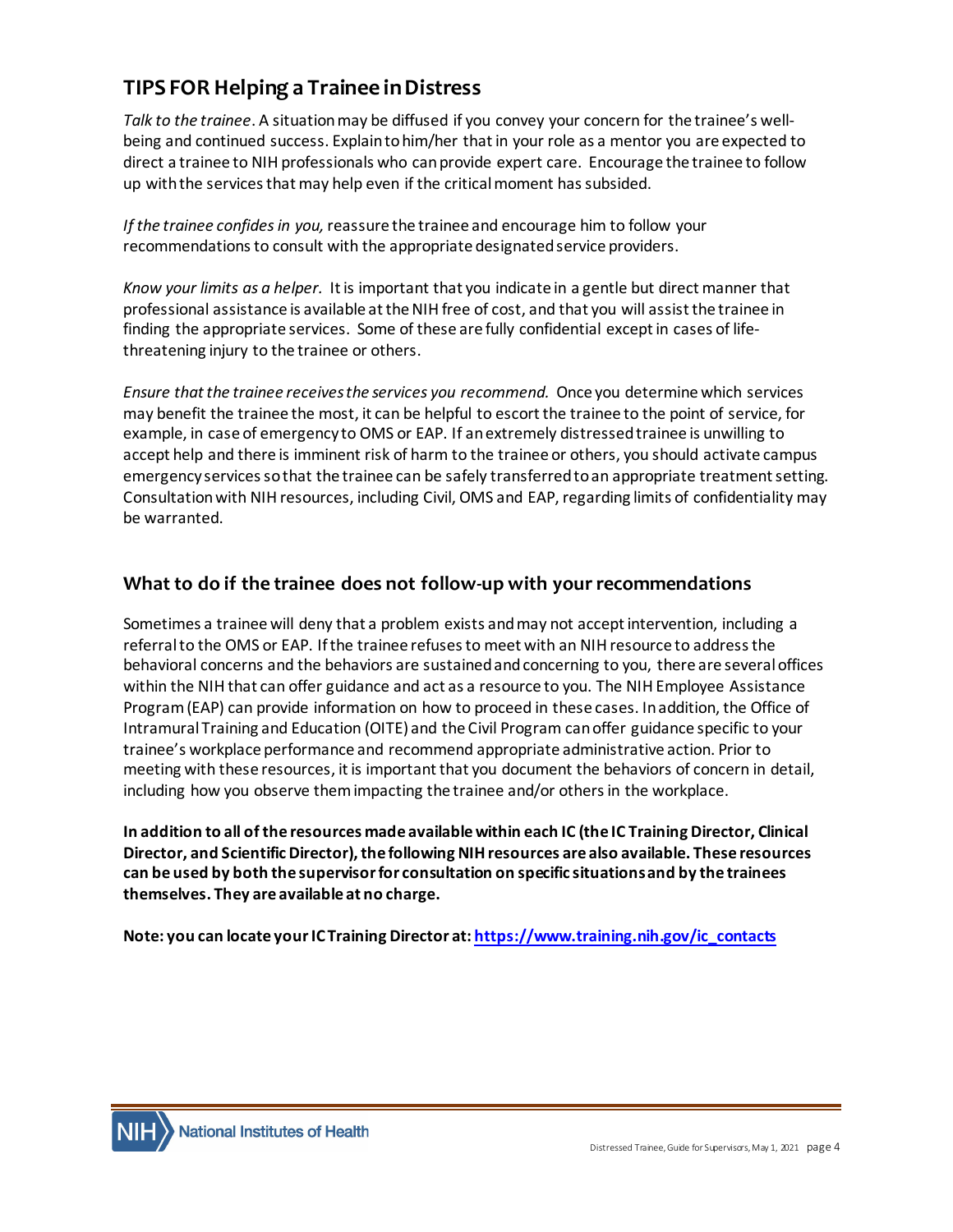### **NIH Resources**

#### **NIH Employee Assistance Program (EAP) – 301-496-3164 <http://www.ors.od.nih.gov/sr/dohs/EAP>**

EAP is an organizational support resource staffed by licensed mental health professionals who provide consultation, assessment, short-term counseling, crisis management, triage, referral to the community and follow-up services to enhance personal and professional well-being. EAP offers faceto-face and phone consultations. They also offer training, Critical Incident Stress Management and support to workgroups. Contact EAP when you seek: 1) a supervisory consultation regarding intervention strategies for trainees who might experience absenteeism, conduct and/or emotional and behavioral concerns; 2) guidance on various EAP referral methods for your trainee; 3) onsite individual and group support services for workgroups impacted by a traumatic event, including death of a coworker, problematic termination, threatening behavior, and workplace violence; 4) a presentationfor your workgroup with topics such as emotional intelligence, stress management, or workplace communication as well as supervisory workshops.

#### **NIH Occupational Medical Service (OMS) - 301-496-4411 <https://go.usa.gov/xnhG3>**

OMS supports the health and safety of the NIH workforce with preventive and responsive services and procedures. OMS provides critical support in cases of an injured or acutely ill worker, including medical emergencies. Over a dozen experienced clinicians tailor expert, confidential and efficient patient care to each individual's unique circumstances. Contact OMS when you: 1) find yourself dealing with a medical emergency (your own or a colleague's); 2) want to refer a trainee for an urgent evaluation such as suspected intoxication; 3) suspect a medical basis for changes in your trainee's behavior, performance, or attendance. OMS is available 24/7 for emergency clinical evaluations.

#### **NIH Office of Intramural Training and Education (OITE) - 301-496-2427 <https://www.training.nih.gov/>**

OITE's mission is to enhance the training experience of intramural students and fellows. Trainees are encouraged to visit OITE at any time to talk confidentially about the issues they may be facing. OITE offers comprehensive career / professional / personal development activities for trainees across the NIH and at all educational levels. All programs and services are free of charge to trainees in the NIH Intramural Research Program. The staff includes career counselors, wellness counselors, and others trained in dealing with science careers and training. Contact OITE if your trainee: 1) would like to explore career direction or options and dealing with the stress and discomfort of the job search process; 2) is experiencing imposter fears or other issues that impact a successful fellowship and training experience; 3) wants to learn strategies for improving mentor-mentee issues and managing stresses inherent in the process of doing science; 4) wants to develop approaches for positive selfcare.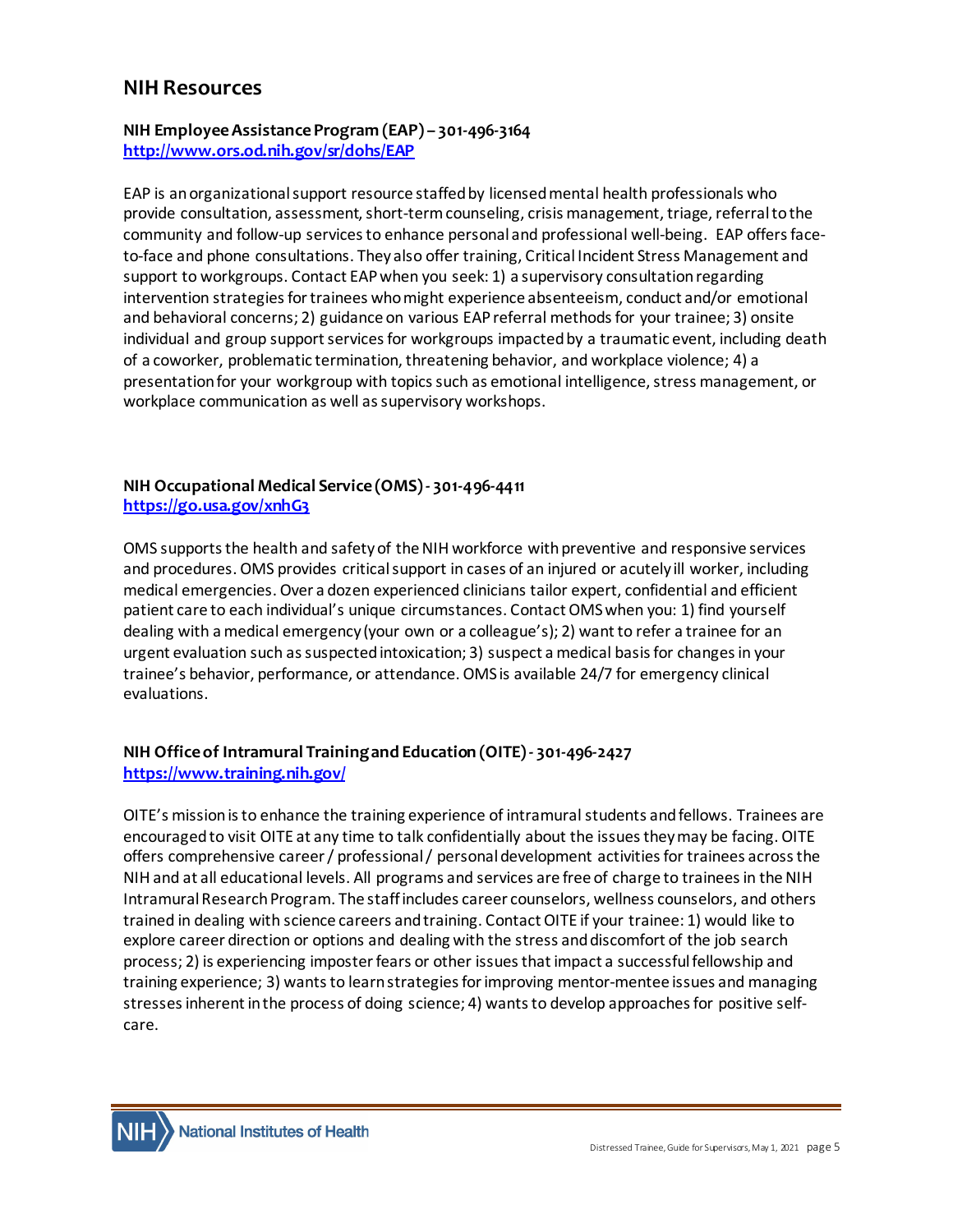#### **NIH Office of the Ombudsman, Center for Cooperative Resolution (OO/CCR) –301-594-7231 [https://ombudsman.nih.gov](https://ombudsman.nih.gov/)**

An Ombudsman is an independent and neutral person who can help you resolve workplace conflict in a confidential setting. The OO/CCR focuses on addressing professional disputes. Contact the Ombudsman's Office when you: 1) want to discuss your work concerns / organizational life; 2) feel that you have been unfairly treated by a peer or supervisor; 3) have concerns about issues specific to the scientific community such as mentoring, collaboration, authorship or scientific misconduct; 4) are uncertain where to take a work problem; 5) are unclear about NIH policies, procedures and how they apply to you.

#### **NIH Civil Program – 301-402-4845**

[https://civilworkplace.nih.gov,](https://civilworkplace.nih.gov/) Anti-Harassment Hotline 833-224-3829, Anonymous Reports

The Civil Program promotes civility in the workplace and provides consultation to mitigate workplace difficulties, including all forms of harassment, uncivil, inappropriate, and other disruptive behavior. This also includes behaviors of concern such as bullying, intimidation, threats, suicidal ideation, and domestic violence. Call the NIH Civil Program if: 1) you feel you are being harassed or you are a manager or supervisor and you receive an allegation of harassment; 2) you need help assessing the potential seriousness of a concerning situation; 3) you are experiencing an inappropriate, concerning, or threatening situation at work and need intervention from trained staff; 4) you become aware of a workplace situation involving behaviors of concern, such as harassment based on race, color, religion, sex (including pregnancy, gender identity, transgender status, or sexual orientation), national origin, age, disability, or genetic information; intimidation: bullying; or other unproductive, disruptive, and/or dangerous behaviors; or 5) a situation involving concerning behavior already has occurred and you need assistance managing the aftermath and its effect on staff; or 6) you need help in addressing your own behavior and/or reactions to a workplace situation.

**Division of Police - 301-496-5685 Emergency On Campus - 911, Off Campus - 9-911 [www.ors.od.nih.gov/ser/dp](http://www.ors.od.nih.gov/ser/dp)**

The NIH Police provide 24 hours a day, 7 days a week police services on campus, including: emergency response, liaison with outside law enforcement, 24 hour escorts, and training on preventing and responding to workplace violence. In case of a serious threat of harm to self or others call the emergency number immediately.

#### **NIMH educational resources – for more information about mental health and illness <http://www.nimh.nih.gov/health/index.shtml>**